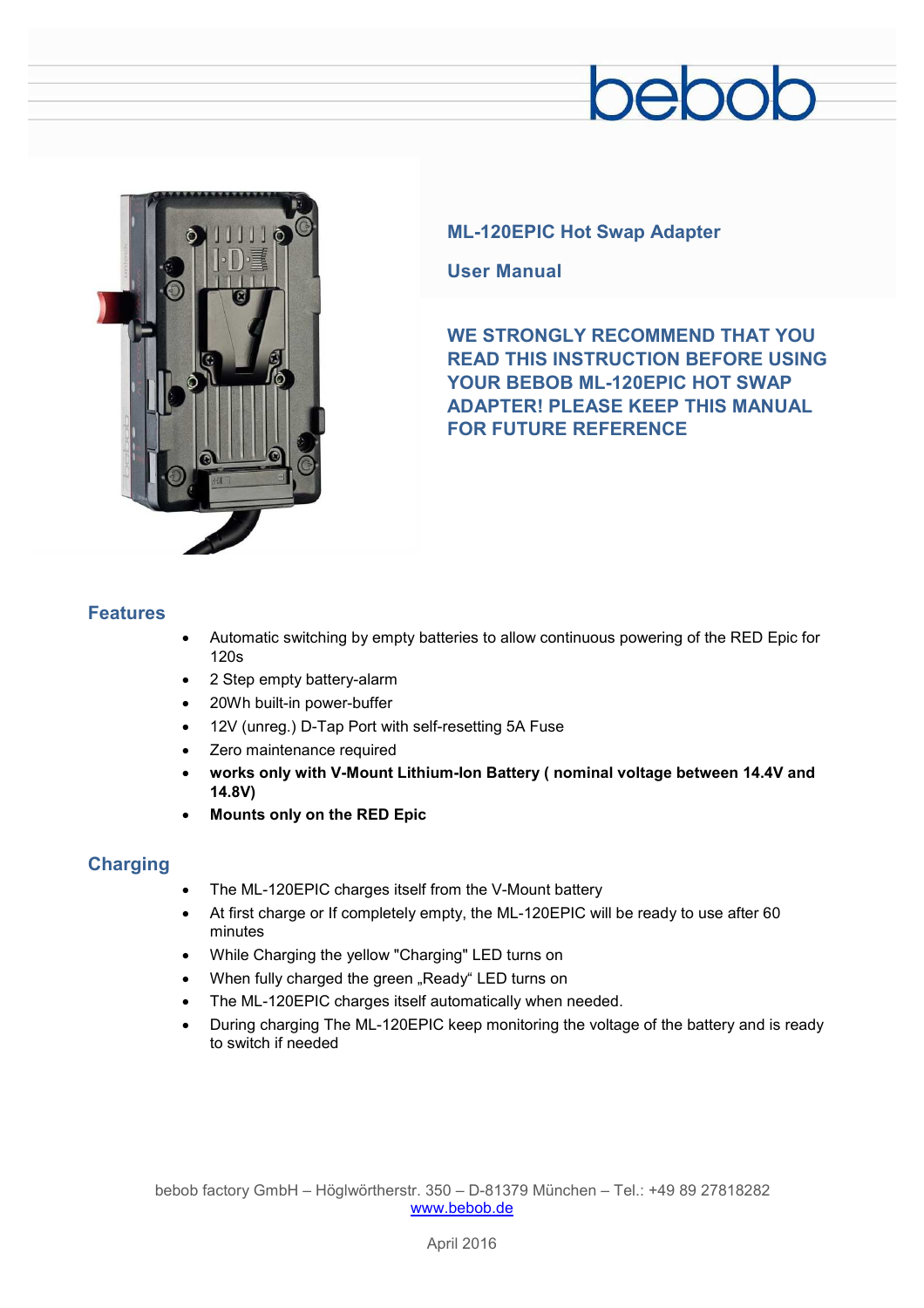#### **Battery Swap**

- The ML-120EPIC detects a battery as empty when the voltage drops below 12,5V
- The ML-120EPIC instantly takes over powering the RED Epic and the D-Tap port for a maximum of 2 minutes and displays a red LED alarm

pebob

- · The LED Alarm flashes for 90s, turns to solid for the last 30s.
- After the empty battery has been replaced by a charged one (voltage under load of over 14,5V), powering of the RED Epic instantly reverts to the V-Mount battery.
- The ML-120EPIC switches up to 6 Times before running empty
- If the empty battery is not replaced within 2 minutes the ML-120EPIC and the RED Epic will switch off.

#### **Alarm LED´s brightness**

- · To allow the Alarm LED to be visible in bright environments (sunlight etc.) but not disturbingly over bright in darker environments (studio etc.), the ML-120 has automatic brightness adjust.
- The brighter the environment the brighter the alarm LED will show.
- The environment light detector is located at the top middle of the ML-120 housing.
- · Covering the housing (with tape for instance) will switch off the automatic brightness adjust and the alarm LED will flash with minimum brightness

#### **Safety instructions**

- · Only for professional use! Keep Charger out of reach of children and personnel that has not been instructed in the use!
- Use only with recommended batteries.
- Keep the ML-120EPIC drv and do not immerse in water.
- · Do not attempt to open or repair the ML-120V7V. Contact your dealer for help if it becomes defective.
- Handle with care! Do not throw! Do not drop!

#### **Warranty**

- The ML-120EPIC is covered by a 2 years unconditional warranty on all parts, except the cells.
- The cells are covered by a 2 year warranty, 80% of the original capacity.
- · For warranty issues or if you have any additional questions, please contact the appropriate bebob distributor listed at [www.bebob.de.](http://www.bebob.de)